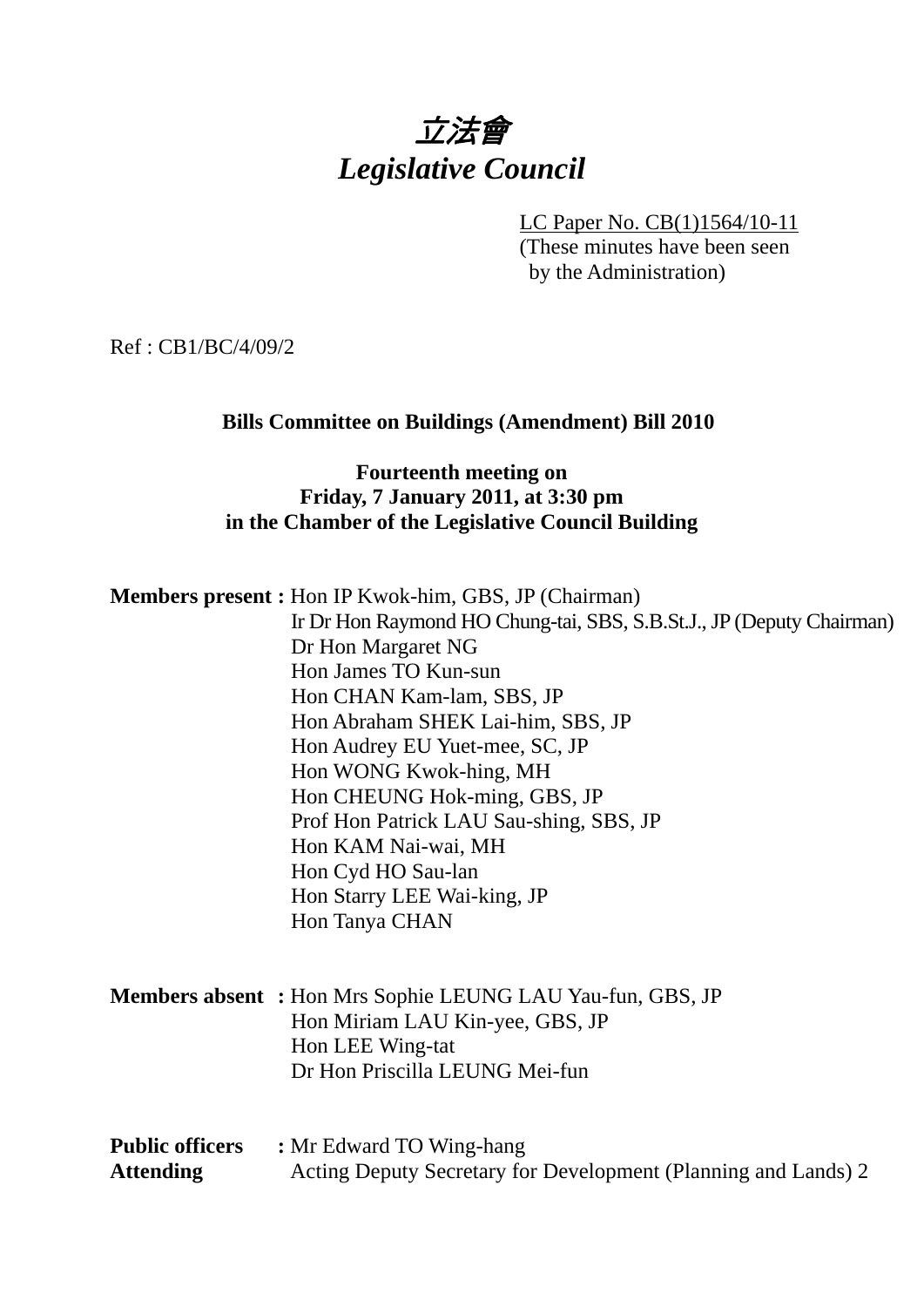|        |                 |                                      | Mr Daniel FONG Siu-wai<br><b>Assistant Secretary for Development (Buildings) 1</b>               |
|--------|-----------------|--------------------------------------|--------------------------------------------------------------------------------------------------|
|        |                 |                                      | Mr LAM Siu-tong<br>Deputy Director of Buildings                                                  |
|        |                 |                                      | Mr Alex CHOW Kim-ping<br><b>Assistant Director / Support</b><br><b>Buildings Department</b>      |
|        |                 |                                      | Ms Rayne CHAI Chih-hui<br><b>Senior Government Counsel</b><br>Department of Justice              |
|        |                 |                                      | Miss Elaine NG Pui-kei<br><b>Government Counsel</b><br>Department of Justice                     |
|        |                 | <b>Clerk</b> in<br><b>Attendance</b> | : Mr Stephen LAM<br>Chief Council Secretary (1)4                                                 |
|        | <b>Staff</b> in | <b>Attendance</b>                    | : Miss Winnie LO<br><b>Assistant Legal Adviser 7</b>                                             |
|        |                 |                                      | Mr Daniel SIN<br>Senior Council Secretary (1)7                                                   |
| Action | $\mathbf I$     |                                      | <b>Confirmation of minutes</b>                                                                   |
|        |                 |                                      | (LC Paper No. CB(1)965/10-11<br>-- Minutes<br><sub>of</sub><br>meeting<br>on<br>7 December 2010) |
|        |                 |                                      | The minutes of the meetings held on 7 December 2010 were confirmed.                              |
|        | $\mathbf{I}$    |                                      | <b>Meeting with the Administration</b>                                                           |

Outstanding issues from previous meetings

(LC Paper No. CB(1)993/10-11(01) -- Administration's response to issues raised at the meeting on 23 December 2010)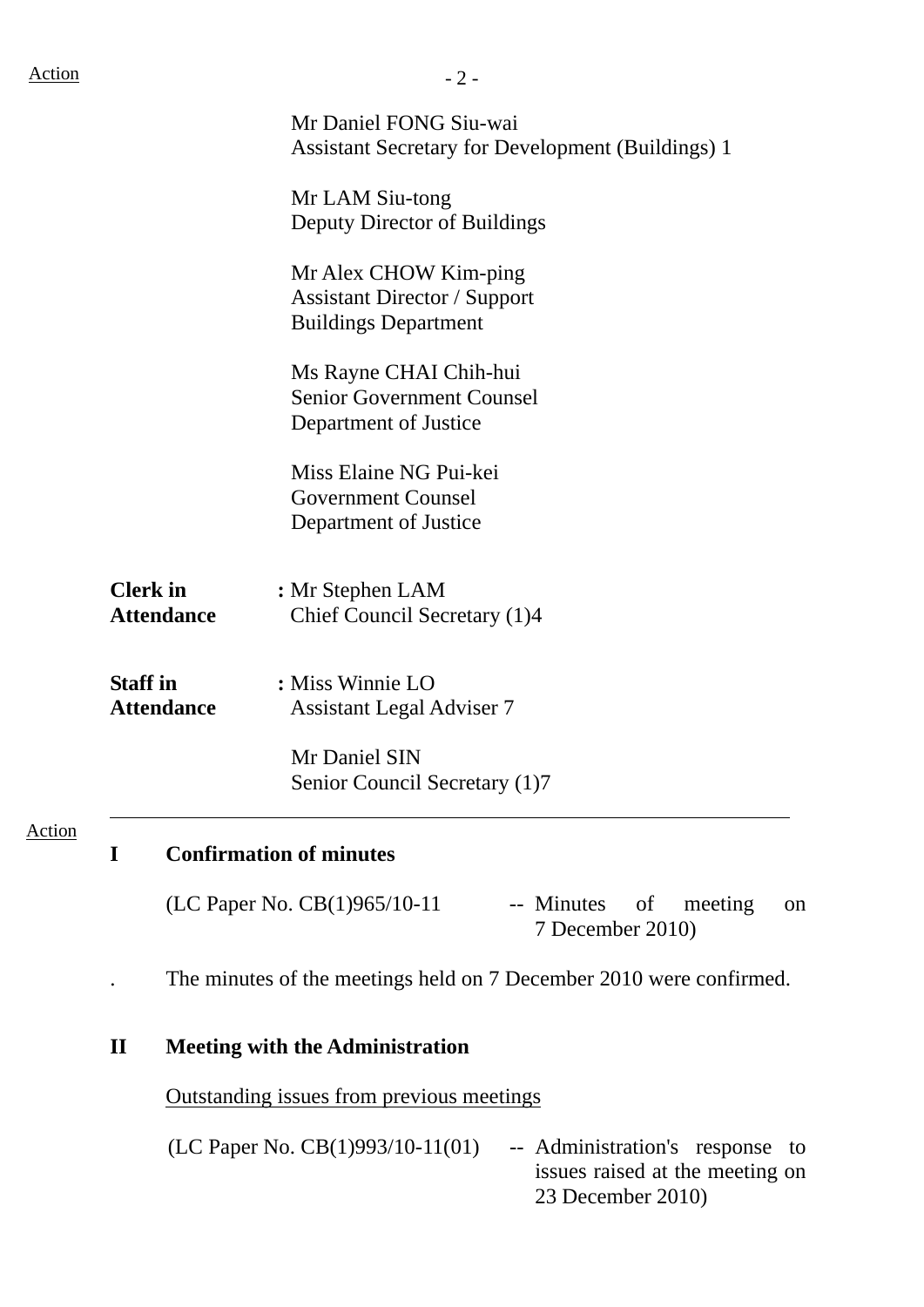#### Clause-by-clause examination of the Bill

| (LC Paper No. CB(3)389/09-10       | -- The Bill                   |
|------------------------------------|-------------------------------|
| LC Paper No. $CB(1)1168/09-10(01)$ | -- Marked-up copy of the Bill |
|                                    | prepared by the Legal Service |
|                                    | Division)                     |

Other relevant papers previously issued

| (File Ref: $DEVB(PL-CR)$ 2-15/08   | -- Legislative Council Brief     |  |                  |
|------------------------------------|----------------------------------|--|------------------|
| LC Paper No. LS42/09-10            | -- Legal Service Division Report |  |                  |
| LC Paper No. $CB(1)1168/09-10(02)$ | -- Paper on                      |  | <b>Buildings</b> |
|                                    | (Amendment) Bill                 |  | 2010             |
|                                    | prepared by the Legislative      |  |                  |
|                                    | Council Secretariat              |  |                  |
|                                    | (Background brief)               |  |                  |
| LC Paper No. $CB(1)993/10-11(02)$  | -- List of follow-up actions     |  |                  |
|                                    | arising from the discussion at   |  |                  |
|                                    | the meeting                      |  | <sub>on</sub>    |
|                                    | 23 December 2010                 |  |                  |
| LC Paper No. $CB(1)1935/09-10(01)$ | -- List of follow-up actions     |  |                  |
|                                    | arising from the discussion at   |  |                  |
|                                    | the meeting on 6 May 2010)       |  |                  |

2. The Committee deliberated (Index of proceedings attached at **Appendix**).

Follow-up actions to be taken by the Administration

- 3. The Administration is requested to provide the following information --
	- (a) With reference to criminal liability of company directors under the Criminal Procedure Ordinance (Cap 221), an explanation on whether the majority owners on the management committee of an owners' corporation who, without reasonable excuse, failed to comply with a notice served on the owners' corporation under the proposed new section 30B(3), (4), (5) or (6) or under the proposed new section 30C(3) or (4) will be liable to imprisonment under the proposed new section 40(1BC) or (1BD) respectively;
	- (b) An explanation on whether the manager, who ignored the instructions of the management committee of an owners' corporation to comply with a notice served on the owners' corporation under the proposed new section  $30B(3)$ , (4), (5) or (6)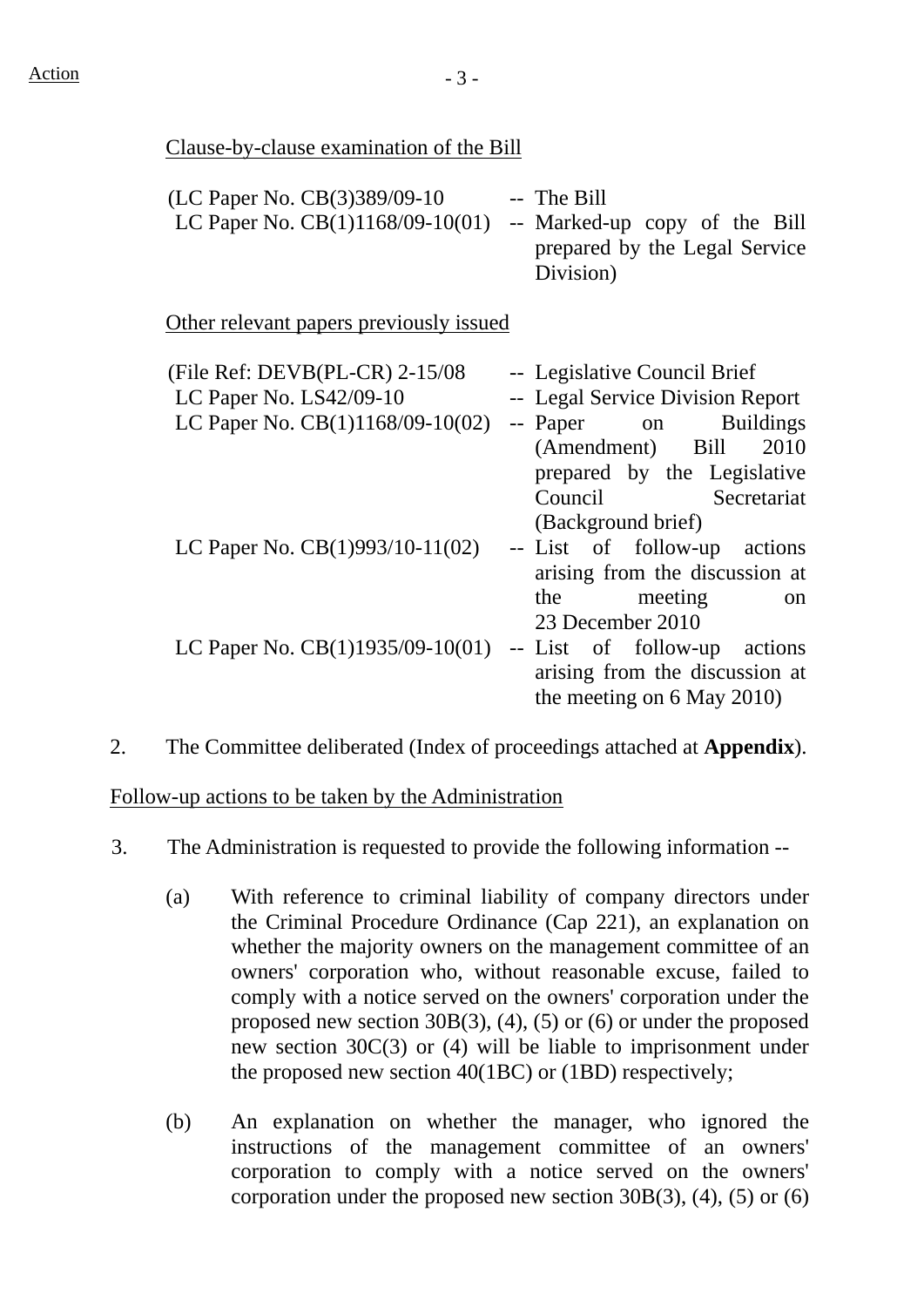or under the proposed new section 30C(3) or (4) will be liable to imprisonment under the proposed new section 40(1BC) or (1BD) respectively;

- (c) In relation to service of a penalty notice described in the proposed new Schedule 7, information on Buildings Department's (BD) performance pledge, for example the point in time when a penalty notice will be served and a flowchart on the procedure for service and enforcement of a penalty notice;
- (d) The wording and format of the first and subsequent penalty notices as described in section 1 of the proposed new Schedule 7, and the accompanying explanatory letter from Building Authority to the owners;
- (e) Meaning of the term "proceedings" referred to in section 17 of the proposed new Schedule 7 that would be terminated upon payment of the fixed penalty of \$1,500 and cost of \$500, and with the production of the summons at any magistracy; and
- (f) The criteria for determining "carrying out the prescribed inspection personally" referred to in the proposed new sections  $30D(3)(a)$  and  $30E(2)$  and which penalty provision is to apply when a registered inspector or qualified person did not carry out the prescribed inspection personally.

(*Post-meeting note*: The Administration's response was issued to members vide paper CB(1)993/10-11(01) dated 6 January 2011)

#### **III Any other business**

4. There being no other business, the meeting ended at 6:00 pm.

Council Business Division 1 Legislative Council Secretariat 11 March 2011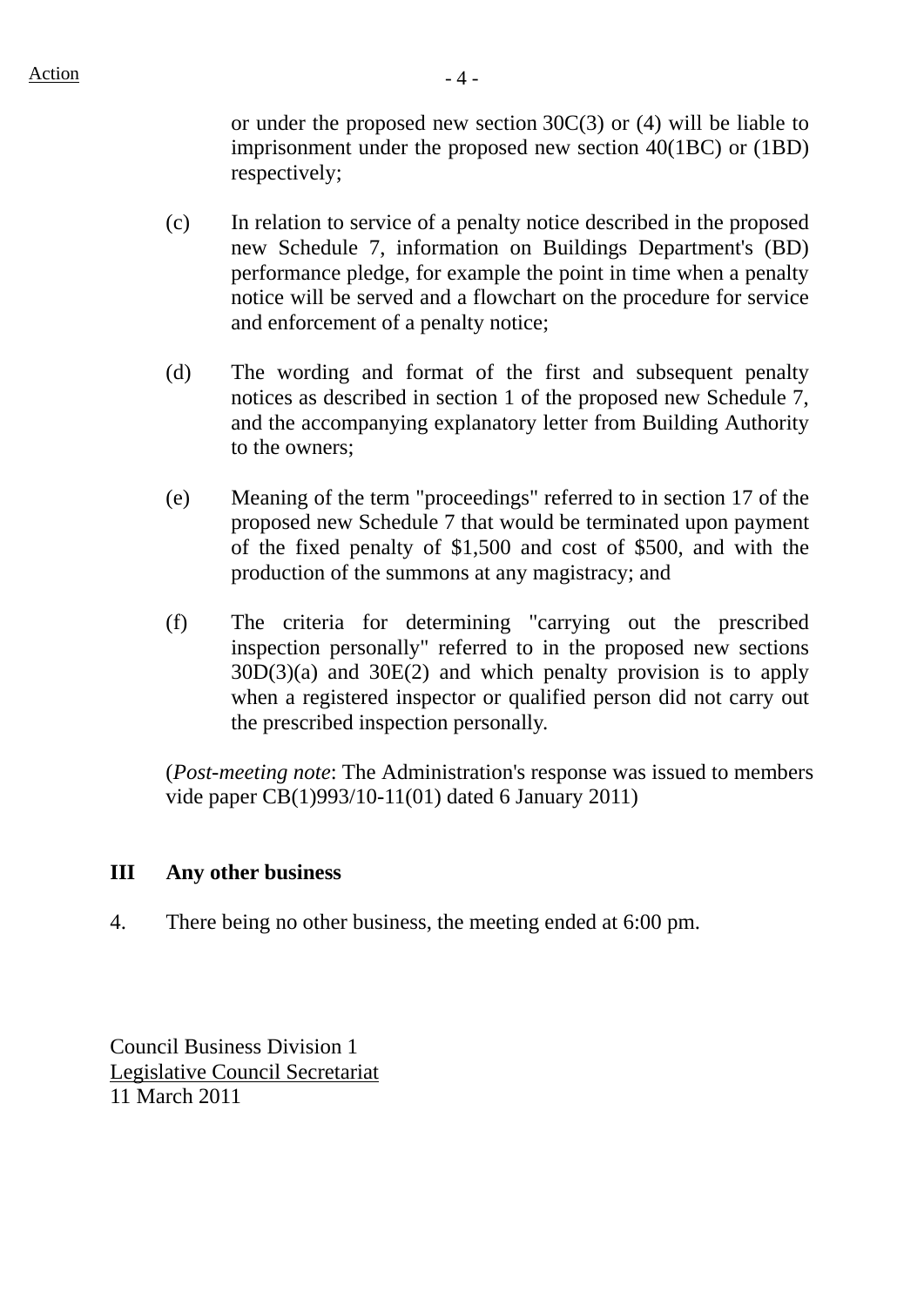## **Bills Committee on Buildings (Amendment) Bill 2010**

### **Proceedings of the fourteenth meeting on Friday, 7 January 2011, at 3:30 pm in the Chamber of the Legislative Council Building**

| <b>Time</b><br><b>Marker</b> | <b>Speaker</b>                            | Subject(s)                                                                                                                                                                                                                                                                                                                                                                                                                                                                                                                                                                                                                    | <b>Action</b>   |
|------------------------------|-------------------------------------------|-------------------------------------------------------------------------------------------------------------------------------------------------------------------------------------------------------------------------------------------------------------------------------------------------------------------------------------------------------------------------------------------------------------------------------------------------------------------------------------------------------------------------------------------------------------------------------------------------------------------------------|-----------------|
| 000000<br>000828             | Chairman                                  | Opening remarks and confirmation of<br>minutes (LC Paper No. $CB(1)965/10-11$ )                                                                                                                                                                                                                                                                                                                                                                                                                                                                                                                                               | <b>Required</b> |
| 000829<br>001301             | Administration                            | The Administration's briefing on its paper<br>(LC Paper No. CB(1)993/10-11(01))                                                                                                                                                                                                                                                                                                                                                                                                                                                                                                                                               |                 |
| 001302<br>001526             | <b>Prof Patrick LAU</b><br>Administration | (a) Prof LAU's query on the reason for<br>an interest<br>charging<br>instead<br>of<br>imposing a fine when an owners'<br>corporation (OC) or an owner had<br>failed<br>to<br>carry out prescribed<br>inspection or repair.<br>The Administration's explanation that<br>(b)<br>the Buildings Department (BD) would<br>have to recover the expenses incurred<br>for carrying out the prescribed repair<br>on behalf of such OCs or owners upon<br>default of the concerned orders.<br>The<br>amount was considered a debt that the<br>$OCs$ or<br>owed to<br>the<br>owners<br>Government and should be repaid<br>with interest. |                 |
| 001527<br>$\equiv$<br>002233 | Mr KAM Nai-wai<br>Administration          | intention<br>KAM's<br>Mr<br>(a)<br>to<br>move<br>amendments to include the code of<br>practice/practice notes (CoP/PNs) in<br>Bill<br>such that Registered<br>the<br>Inspectors (RIs) involved in the<br>Mandatory<br>Building Inspection<br>Scheme (MBIS) and Mandatory<br>Window Inspection Scheme (MWIS)<br>would need to comply mandatorily<br>with the CoP/PNs.<br>The Administration's response that<br>(b)<br>engaged in carrying<br><b>RIs</b><br>out<br>prescribed inspections<br>or repairs<br>might be subject to disciplinary<br>sanctions even though they were not                                              |                 |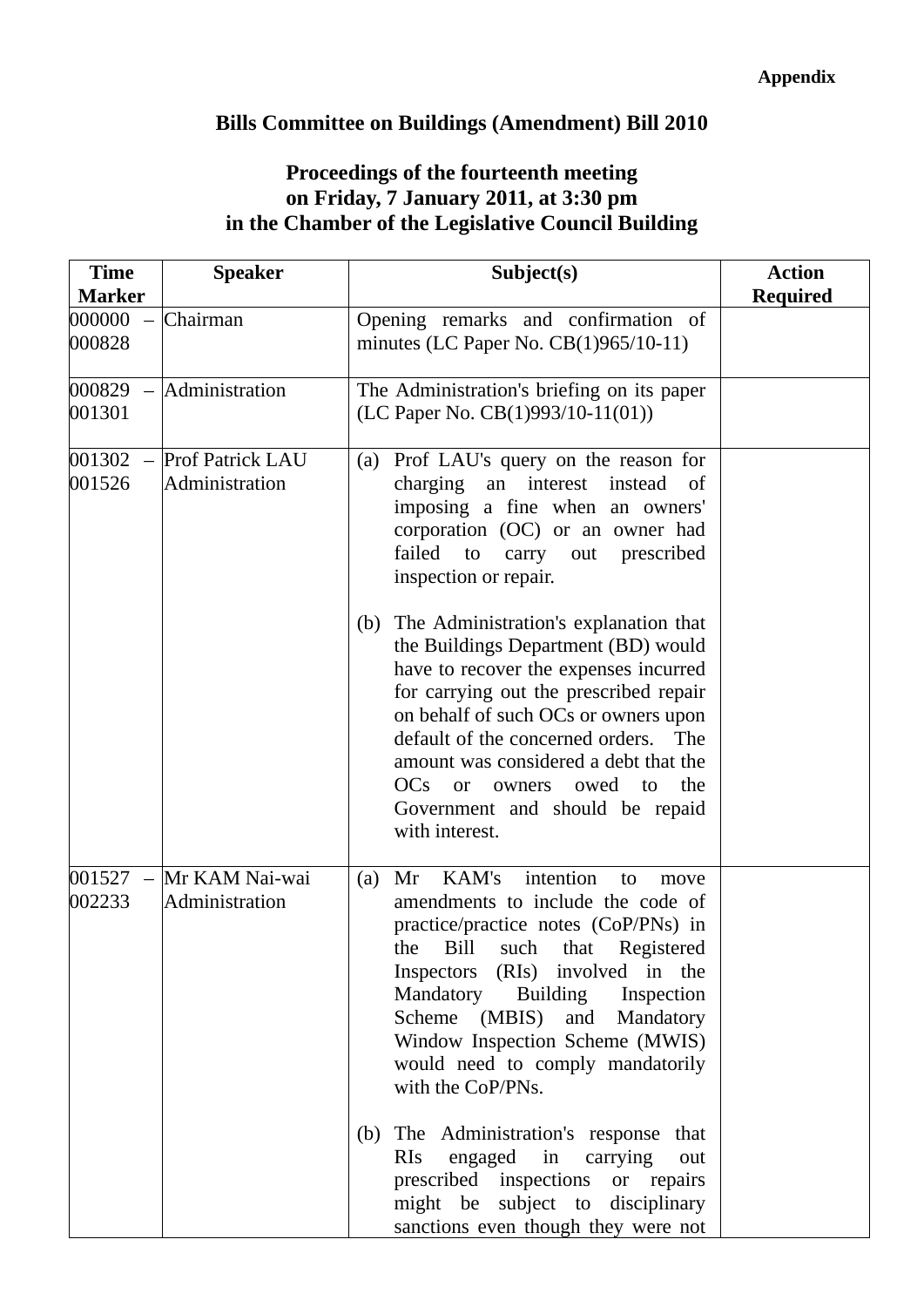| <b>Time</b>                                  | <b>Speaker</b>              | Subject(s)                                                                                                                                                                                                                                                                                                                                                                                                                                                                                                                                                                                                                           | <b>Action</b>   |
|----------------------------------------------|-----------------------------|--------------------------------------------------------------------------------------------------------------------------------------------------------------------------------------------------------------------------------------------------------------------------------------------------------------------------------------------------------------------------------------------------------------------------------------------------------------------------------------------------------------------------------------------------------------------------------------------------------------------------------------|-----------------|
| <b>Marker</b>                                |                             | legally liable for failure to follow the<br>CoP/PNs.<br>Best practices<br><sub>on</sub><br>tendering procedure<br>would<br>be<br>included in PNs, and RIs should<br>advise OCs and owners on ways to<br>guard against tender rigging and other<br>irregularities with reference to the<br>PN <sub>s</sub> .<br><b>KAM</b><br>reminded<br>Mr<br>the<br>(c)<br>Administration to submit the draft<br>PNs for members' perusal as early as<br>possible.                                                                                                                                                                                 | <b>Required</b> |
| 002234<br>$\overline{\phantom{0}}$<br>002543 | Chairman<br>Administration  | Clause-by-clause examination of the Bill<br>Clause 24 - Technical memorandum<br>Clause 25 - Obstruction of owners'<br>corporation                                                                                                                                                                                                                                                                                                                                                                                                                                                                                                    |                 |
|                                              |                             | In respect of the criminal penalty under the<br>proposed new section $39B(1)(c)$ in clause<br>$25(4)$ , the Administration agreed to move a<br>Committee Stage amendment (CSA) to<br>section 40(4B) of the Buildings Ordinance<br>$(123)$ $(BO)$<br>to<br>(Cap.<br>remove<br>the<br>imprisonment term but increase the fine to<br>level $4$ (\$25,000) where an owner refused,<br>without reasonable excuse, to contribute to<br>the cost of the inspection or repair works<br>that was required for the purpose of<br>complying with the notice served under<br>the proposed new section $30B(3)$ , (5) or<br>$(6)$ , or $30C(3)$ . |                 |
| 002544<br>002804                             | Ms Cyd HO<br>Administration | Ms HO's request that the Administration<br>should provide explanation notes to each<br>of the CSAs.                                                                                                                                                                                                                                                                                                                                                                                                                                                                                                                                  |                 |
| 002805<br>002920                             | Administration              | Clause $26$ – Building Authority shall not<br>serve order under section 24 or notice<br>under section 24C<br>Members raised no question on proposed<br>clauses 25 to 26.                                                                                                                                                                                                                                                                                                                                                                                                                                                             |                 |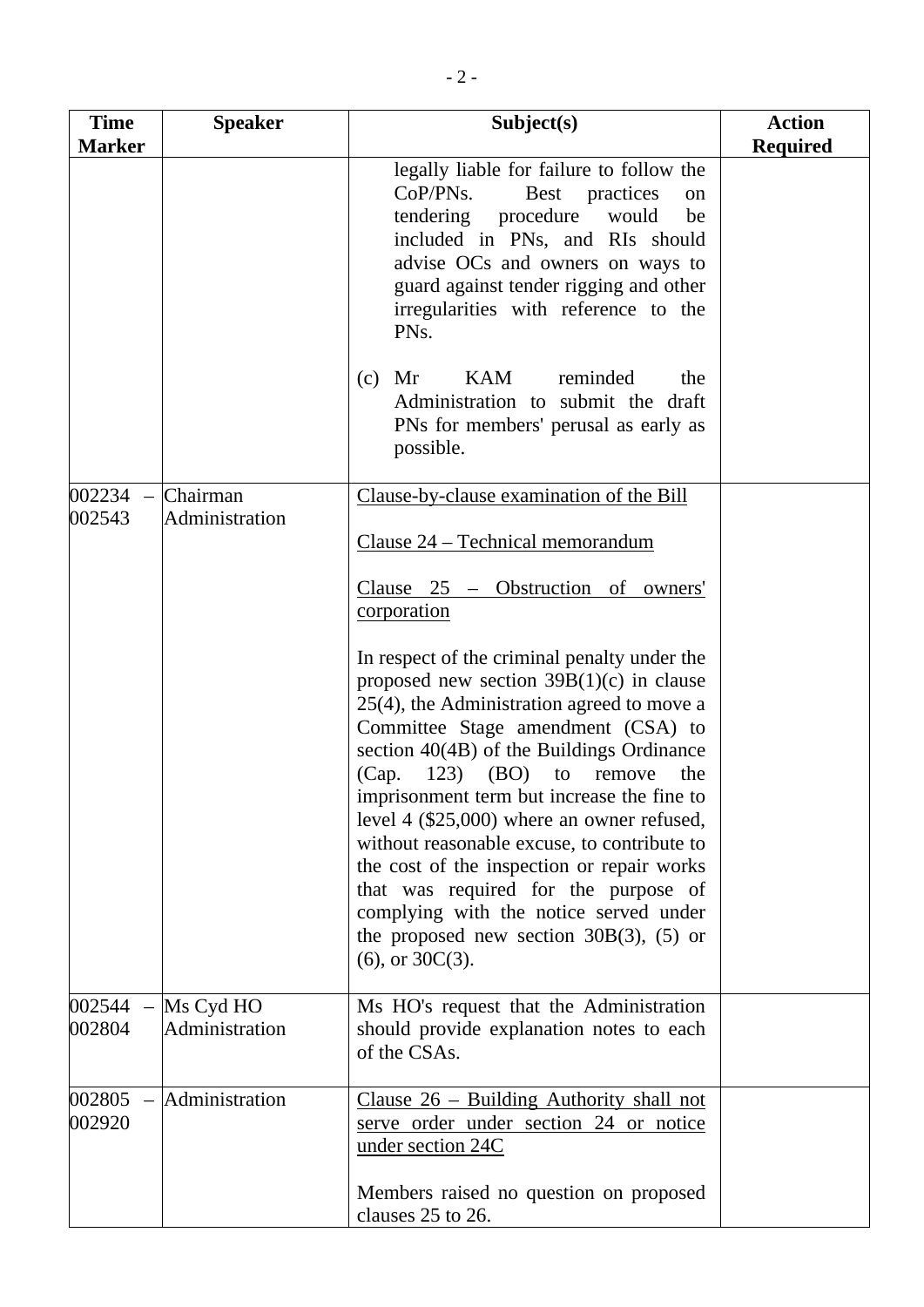| <b>Time</b><br><b>Marker</b>                 | <b>Speaker</b>                          | Subject(s)                                                                                                                                                                                                                                                                                                                                                                                                                                                                                                                                                | <b>Action</b><br><b>Required</b> |
|----------------------------------------------|-----------------------------------------|-----------------------------------------------------------------------------------------------------------------------------------------------------------------------------------------------------------------------------------------------------------------------------------------------------------------------------------------------------------------------------------------------------------------------------------------------------------------------------------------------------------------------------------------------------------|----------------------------------|
|                                              |                                         | Clause 27 – Offences                                                                                                                                                                                                                                                                                                                                                                                                                                                                                                                                      |                                  |
| 002921<br>$\overline{\phantom{m}}$<br>003243 | Mr KAM Nai-wai<br>Administration        | Mr KAM's query of whether daily<br>(a)<br>fines of continuous offence were also<br>imposed on similar offences under<br>BO.                                                                                                                                                                                                                                                                                                                                                                                                                               |                                  |
|                                              |                                         | The Administration's explanation that<br>(b)<br>the penalty for not complying with an<br>order served under section $24(1)$ of<br>BO was a fine of \$200,000 and one<br>year imprisonment, and an additional<br>fine of $$20,000$ per day of continuous<br>offence as specified in section<br>40(1BA);<br>contravention<br>of<br>an<br>inspection order served under section<br>$26A(1)$ of BO was liable to a fine at<br>level $5$ (i.e. \$50,000) and one year<br>imprisonment, with an additional fine<br>of \$5,000 per day of continuous<br>offence. |                                  |
| 003244<br>$\overline{\phantom{m}}$<br>003605 | Administration                          | Clause 27                                                                                                                                                                                                                                                                                                                                                                                                                                                                                                                                                 |                                  |
| 003607<br>004020                             | Ms Cyd HO<br>Administration<br>Chairman | HO's<br>of<br>why<br>Ms<br>the<br>(a)<br>query<br>Administration did not remove the<br>imprisonment term in the proposed<br>new sections 40(1BC) and 40(1BD).<br>The Administration's explanation that<br>(b)<br>effect a prescribed<br>failing<br>to<br>inspection of building or window or a<br>prescribed repair could have more                                                                                                                                                                                                                       |                                  |
|                                              |                                         | serious consequences as compared<br>with a refusal to contribute towards<br>the cost of a prescribed inspection or<br>Heavier<br>penalty<br>repair.<br>was<br>considered necessary.                                                                                                                                                                                                                                                                                                                                                                       |                                  |
|                                              |                                         | (c) Ms HO's suggestion that loans should<br>be provided to enable OCs to carry<br>out prescribed inspections or repair to<br>avoid breaching the law just because<br>of a few owners' refusal to contribute<br>towards the costs.                                                                                                                                                                                                                                                                                                                         |                                  |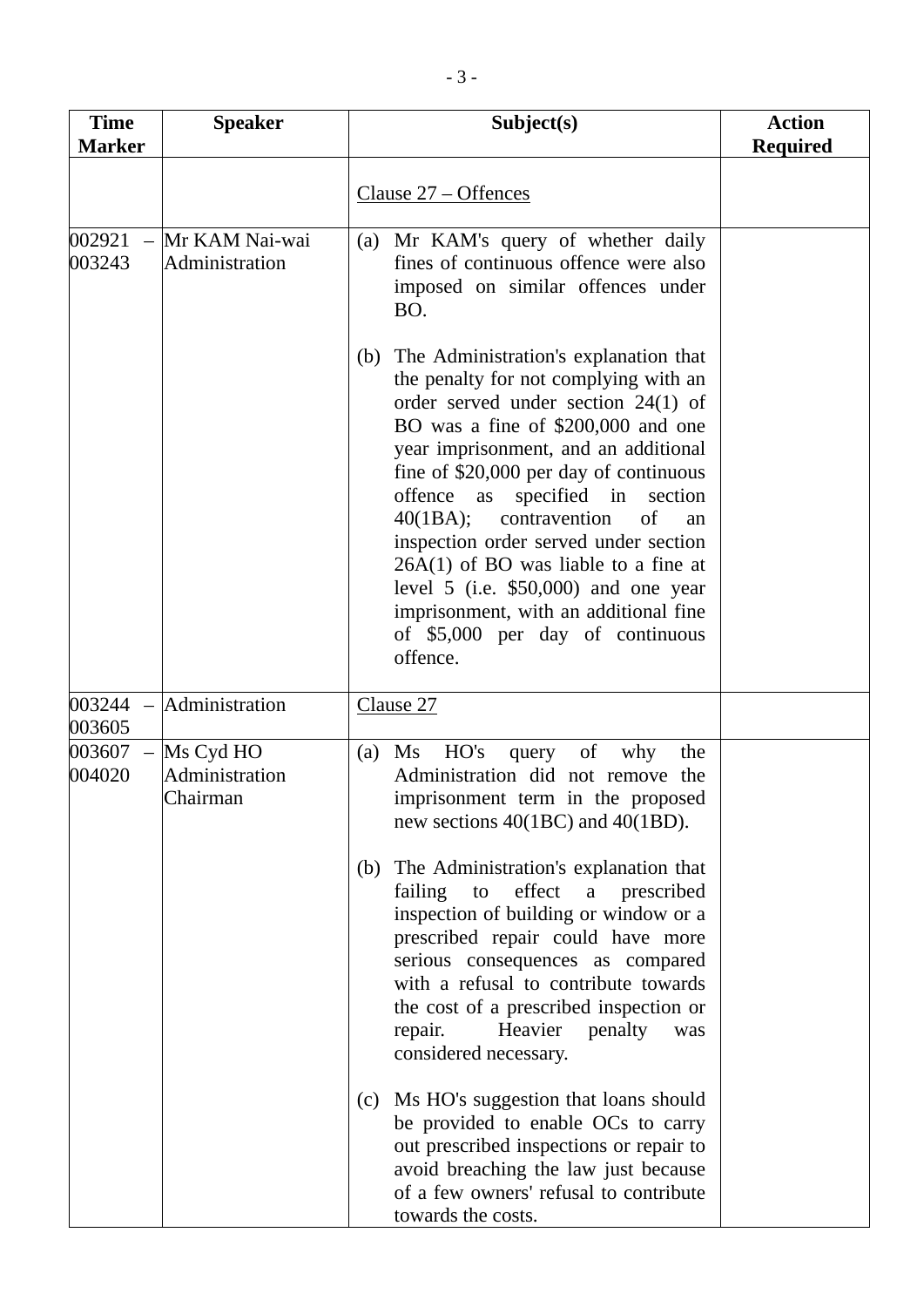| <b>Time</b><br><b>Marker</b> | <b>Speaker</b>                               | Subject(s)                                                                                                                                                                                                                                                                                                                                                                                                                                                    | <b>Action</b><br><b>Required</b>                                                       |
|------------------------------|----------------------------------------------|---------------------------------------------------------------------------------------------------------------------------------------------------------------------------------------------------------------------------------------------------------------------------------------------------------------------------------------------------------------------------------------------------------------------------------------------------------------|----------------------------------------------------------------------------------------|
|                              |                                              | The Administration's response that<br>(d)<br>BD would carry out the prescribed<br>inspection or repair and recover the<br>cost from the OCs or owners<br>concerned; loans and various financial<br>already<br>support<br>measures<br>were<br>available from the Hong Kong<br>Housing Society, Urban Renewal<br>Authority as well as BD for owners or<br>OCs having financial difficulties to<br>inspection<br>meet<br>the<br><b>or</b><br>repair<br>expenses. |                                                                                        |
| 004021<br>004618             | Mr KAM Nai-wai<br>Administration<br>Chairman | Clause 27<br>In regard to the proposed new section<br>(a)<br>40(1BD) and (1BE), the Chairman<br>and Mr KAM's query of how an OC<br>could be imprisoned for breaching the<br>statutory order from the Building<br>Authority (BA). They commented<br>that the penal provisions<br>were<br>unenforceable against OCs.                                                                                                                                            |                                                                                        |
|                              |                                              | The Administration's explanation that<br>(b)<br>the Bill would apply to both owners<br>and OCs: OCs were expected to be<br>fined (instead of being imprisoned)<br>for offences related to prescribed<br>inspections or repairs of common<br>parts; whereas an individual owner<br>who refused to comply with the<br>prescribed inspection or repair of his<br>own premises might be liable to both<br>fine and imprisonment.                                  |                                                                                        |
| 004619<br>005055             | Mr James TO<br>Administration                | With reference to criminal liability of<br>(a)<br>company directors under the Criminal<br>Procedure Ordinance (Cap. 221), Mr<br>TO's request for the Administration to<br>provide an explanation on whether the<br>majority owners on the management<br>committee of an OC who, without<br>reasonable excuse, failed to comply<br>with a notice served on the OC under                                                                                        | Administration<br>to take action as<br>required<br>in<br>paragraph 3 of<br>the minutes |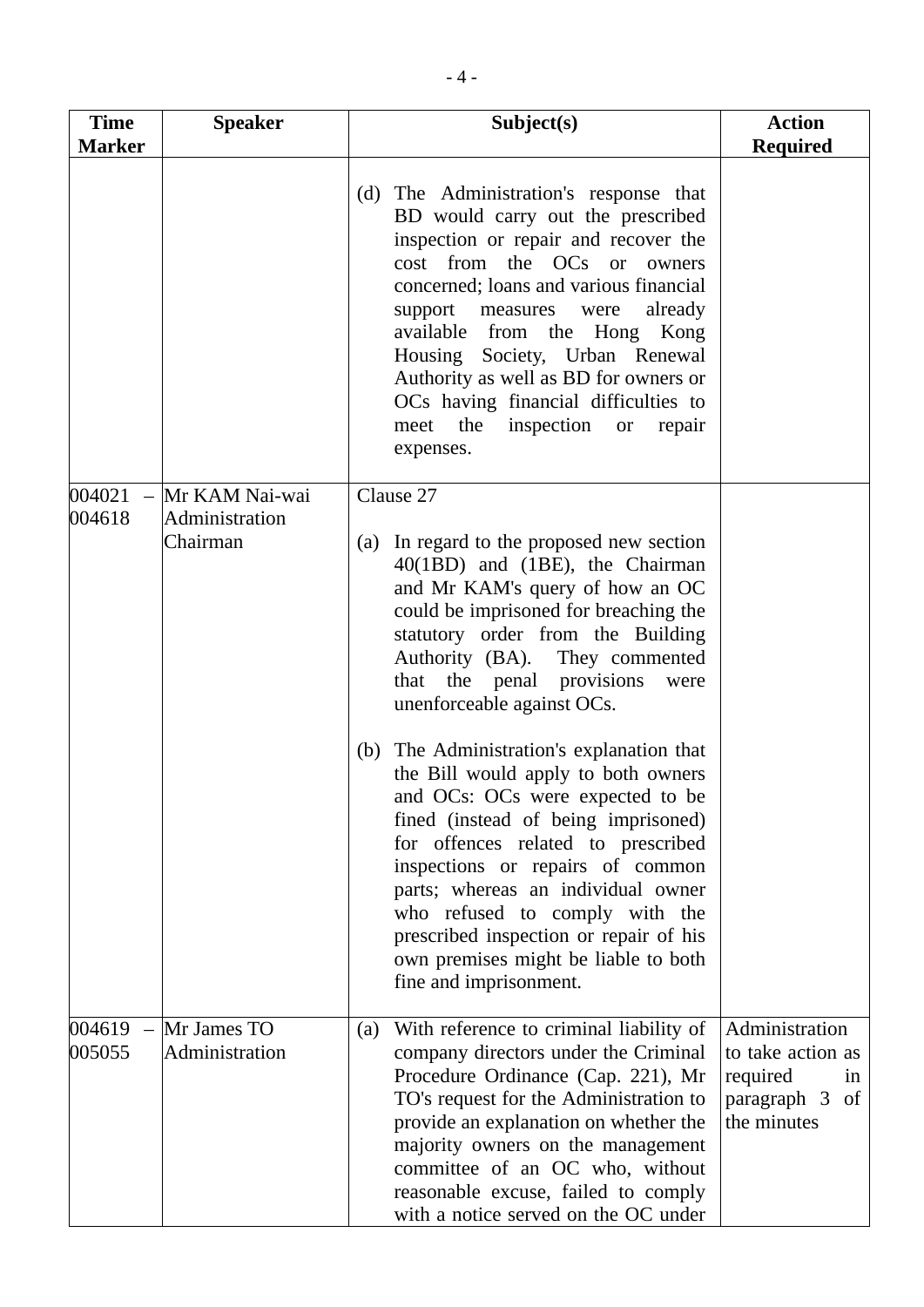| <b>Time</b><br><b>Marker</b> | <b>Speaker</b>                   | Subject(s)                                                                                                                                                                                                                                                                                                                                                                                                                                                                            | <b>Action</b><br><b>Required</b>                                                       |
|------------------------------|----------------------------------|---------------------------------------------------------------------------------------------------------------------------------------------------------------------------------------------------------------------------------------------------------------------------------------------------------------------------------------------------------------------------------------------------------------------------------------------------------------------------------------|----------------------------------------------------------------------------------------|
|                              |                                  | the proposed new section $30B(3)$ , (4),<br>$(5)$ or $(6)$ or under the proposed new<br>section $30C(3)$ or (4) would be liable<br>to imprisonment under the proposed<br>new section 40(1BC) or (1BD)<br>respectively.                                                                                                                                                                                                                                                                |                                                                                        |
|                              |                                  | <b>TO</b><br>further<br>(b)<br>Mr<br>requested<br>the<br>provide<br>Administration<br>to<br>an<br>explanation on whether the manager,<br>who ignored the instructions of the<br>management committee of an OC to<br>comply with a notice served on the<br>OC under the proposed new section<br>$30B(3)$ , (4), (5) or (6) or under the<br>proposed new section $30C(3)$ or (4)<br>would be liable to imprisonment<br>under the proposed new section<br>40(1BC) or (1BD) respectively. | Administration<br>to take action as<br>required<br>in<br>paragraph 3 of<br>the minutes |
| 005056<br>$\sim$<br>005507   | Mr KAM Nai-wai<br>Administration | Mr KAM's enquiry of why penalty<br>(a)<br>notices would only apply to offences<br>related to MWIS and not to MBIS.                                                                                                                                                                                                                                                                                                                                                                    |                                                                                        |
|                              |                                  | The Administration's explanation that<br>(b)<br>previous public consultations had<br>pointed to the need for higher<br>deterrent effects in the law to enforce<br>MBIS and MWIS. There was also a<br>need for quicker<br>and<br>simpler<br>enforcement procedure for relatively<br>minor offences under MWIS given<br>large<br>number<br>expected<br>of<br>the<br>windows that required inspection and<br>repair.                                                                     |                                                                                        |
| 005508<br>005726             | Administration<br>Ms Audrey EU   | Clause 27                                                                                                                                                                                                                                                                                                                                                                                                                                                                             |                                                                                        |
|                              |                                  | In regard to the proposed new section<br>$\left( a\right)$<br>and<br>40(1BE)<br>$(1BF)$ ,<br>Ms EU's<br>suggestion that the proposed level of<br>fine in a penalty notice, which was<br>currently set at the same level as a<br>littering offence, was disproportionate<br>to the gravity of the offence, should<br>be raised.                                                                                                                                                        |                                                                                        |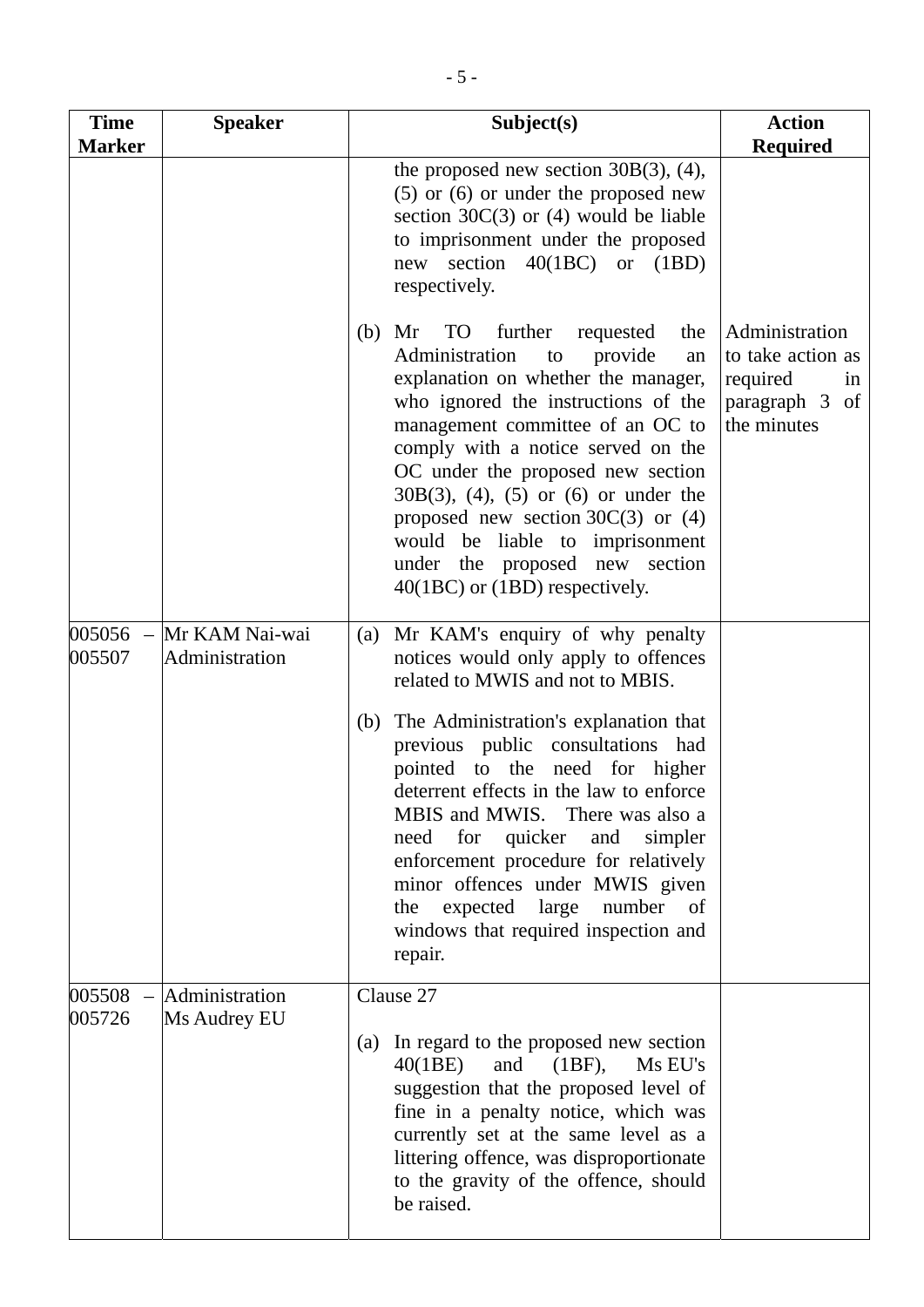| <b>Speaker</b>                   | Subject(s)                                                                                                                                                                                                                                                                                                                                                                                                                                                                                                                                                                                                                                                                                                           | <b>Action</b><br><b>Required</b> |
|----------------------------------|----------------------------------------------------------------------------------------------------------------------------------------------------------------------------------------------------------------------------------------------------------------------------------------------------------------------------------------------------------------------------------------------------------------------------------------------------------------------------------------------------------------------------------------------------------------------------------------------------------------------------------------------------------------------------------------------------------------------|----------------------------------|
|                                  | The Administration's response that the<br>(b)<br>penalty notice was a new concept in<br>BO, so the level of fine proposed<br>should be comparable to similar fixed<br>penalty offences.                                                                                                                                                                                                                                                                                                                                                                                                                                                                                                                              |                                  |
| Ms Cyd HO<br>Administration      | Ms HO's enquiry of how BD would<br>(a)<br>notify owners who might have moved<br>overseas or otherwise out of contact,<br>of their obligation to carry<br>out<br>prescribed inspection and repair.                                                                                                                                                                                                                                                                                                                                                                                                                                                                                                                    |                                  |
|                                  | The Administration's response that<br>(b)<br>the owners could not be<br>where<br><b>BD</b><br>located,<br>would<br>carry<br>out<br>prescribed inspection and repair of the<br>building or premises concerned upon<br>default of the concerned orders and<br>recover the cost separately, including<br>registering the cost against the titles<br>of their properties.                                                                                                                                                                                                                                                                                                                                                |                                  |
| Mr KAM Nai-wai<br>Administration | Clause 27<br>KAM's<br>Mr<br>enquiry<br>whether<br>(a)<br>Legislative Council's approval would<br>be sought for amending the level of<br>fine under Schedule 7 to be specified<br>in the penalty notice.<br>The Administration's explanation that<br>(b)<br>any such amendments would be<br>effected by subsidiary legislation<br>through the negative vetting process.<br>In response to Mr KAM, the<br>(c)<br>Administration's explanation that a<br>heavier penalty under the proposed<br>new section 40(1BD) would be<br>invoked only when the owner or OC<br>had failed to respond to a penalty<br>notice issued under the proposed new<br>section $40(1BE)$ .<br>The relevant<br>procedure was specified in the |                                  |
|                                  |                                                                                                                                                                                                                                                                                                                                                                                                                                                                                                                                                                                                                                                                                                                      | proposed new Schedule 7.         |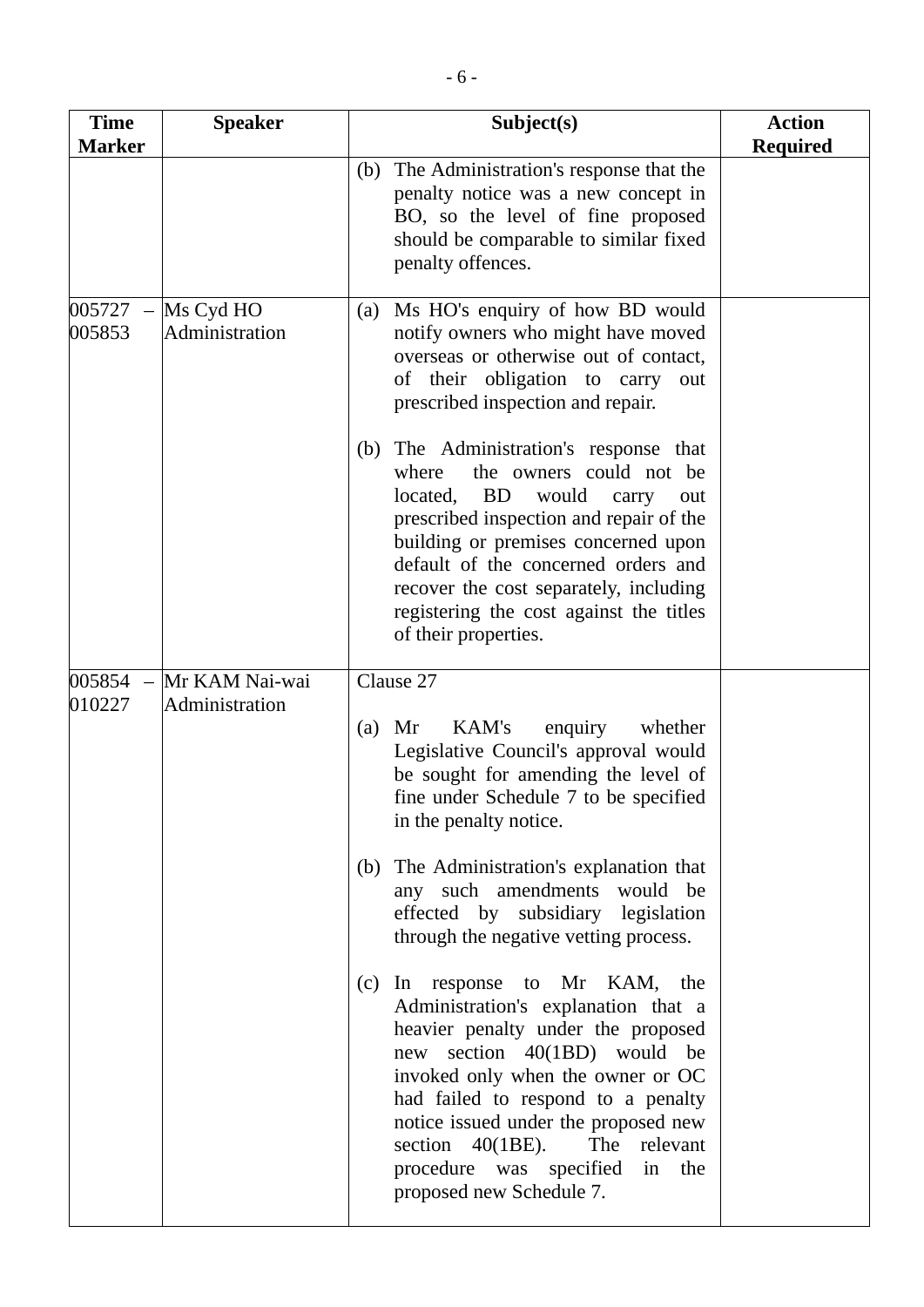| <b>Time</b><br><b>Marker</b> | <b>Speaker</b>                   | Subject(s)                                                                                                                                                                                                                                                                                                                                                                                                   | <b>Action</b><br><b>Required</b> |
|------------------------------|----------------------------------|--------------------------------------------------------------------------------------------------------------------------------------------------------------------------------------------------------------------------------------------------------------------------------------------------------------------------------------------------------------------------------------------------------------|----------------------------------|
| 010228<br>011436             | Administration<br>Mr KAM Nai-wai | Clause 36 – Schedule 7 added                                                                                                                                                                                                                                                                                                                                                                                 |                                  |
|                              | Ms Audrey EU                     | Sections 1 and 2 of the proposed new<br>Schedule 7                                                                                                                                                                                                                                                                                                                                                           |                                  |
|                              |                                  | (a) Mr KAM's query whether a person<br>would be fined twice if he did not<br>respond to the first penalty notice<br>within 21 days under section $1(c)(i)$ ,<br>and under what circumstances would<br>BD issue a second penalty notice<br>under section $1(c)(i)$ or take court<br>proceedings under section $1(c)(ii)$ .                                                                                    |                                  |
|                              |                                  | (b) The Administration's response that<br>BD would carry out an inspection to<br>check compliance with the statutory<br>inspection notice when the owner or<br>OC had not responded to the first<br>fixed penalty notice.<br>A second<br>penalty notice would normally be<br>issued, and BD would consider<br>initiating prosecution if the owner or<br>OC continued to ignore the second<br>penalty notice. |                                  |
|                              |                                  | Mr KAM was not confident that BD<br>(c)<br>could take timely actions if the<br>owners or OCs defaulted on the<br>penalty notices, given the possible<br>large amount of penalty notices that<br>would be issued, and the previous<br>enforcement track records against<br>unauthorized building works.                                                                                                       |                                  |
|                              |                                  | The Administration's response that the<br>(d)<br>penalty notice was a streamlined law<br>enforcement procedure and would<br>reduce the need for prosecution.<br>Furthermore, certain work would<br>outsourced to<br>reduce<br>be<br>the<br>manpower pressure on BD.                                                                                                                                          |                                  |
|                              |                                  | (e) Ms EU's enquiry of the detailed<br>process flow of enforcement action<br>through penalty notices.                                                                                                                                                                                                                                                                                                        |                                  |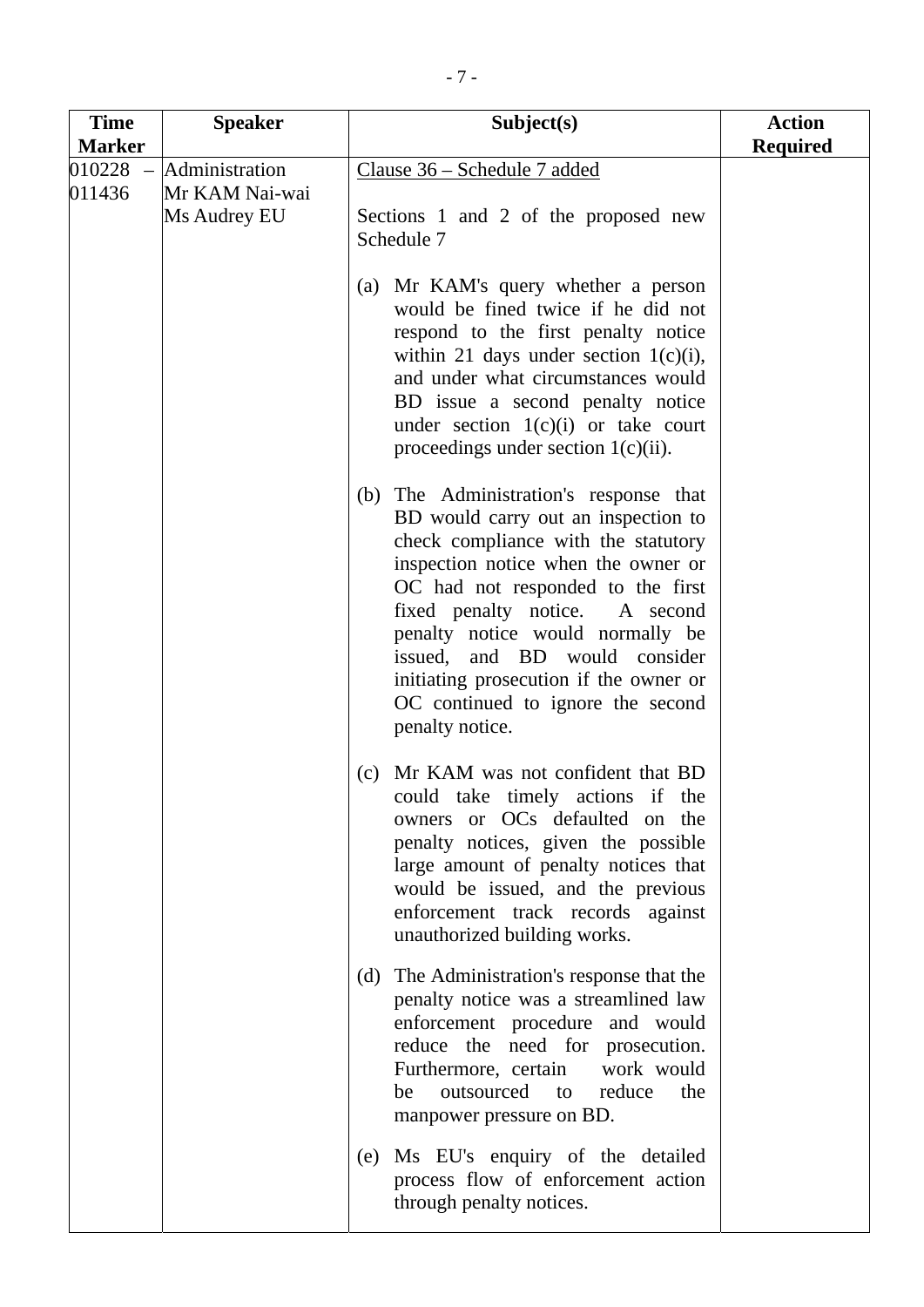| <b>Time</b><br><b>Marker</b> | <b>Speaker</b>                                         | Subject(s)                                                                                                                                                                                                                                                                                                                                                                                   | <b>Action</b>                                                                             |
|------------------------------|--------------------------------------------------------|----------------------------------------------------------------------------------------------------------------------------------------------------------------------------------------------------------------------------------------------------------------------------------------------------------------------------------------------------------------------------------------------|-------------------------------------------------------------------------------------------|
|                              | $011437$ - Administration                              | Clause 36 – Schedule 7 added                                                                                                                                                                                                                                                                                                                                                                 | <b>Required</b>                                                                           |
| 012709                       |                                                        | Sections 3 to 19                                                                                                                                                                                                                                                                                                                                                                             |                                                                                           |
| 013415                       | $012710$ – Ms Starry LEE<br>Administration<br>Chairman | to Ms LEE,<br>(a)<br>In<br>response<br>the<br>Administration's response that the<br>proposed mechanism of penalty<br>notices was similar to the system of<br>fixed penalty tickets for offences such<br>as littering under the Fixed Penalty<br><b>Cleanliness</b><br>(Public<br>Offences)<br>Ordinance (Cap. 570).                                                                          |                                                                                           |
|                              |                                                        | LEE's<br>criticism<br>Ms<br>the<br>(b)<br>that<br>Administration did not have a realistic<br>assessment of the lead time between<br>point in time<br>the<br>when<br>a<br>non-compliance with the statutory<br>inspection notice was found and the<br>point in time when a penalty notice<br>was issued, and doubted how it could<br>facilitate the implementation<br>of<br>MWIS effectively. |                                                                                           |
|                              |                                                        | The Administration's response that<br>(c)<br>additional<br>would<br>be<br>resources<br>provided for the BD's implementation<br>of the MBIS and MWIS; at the same<br>time public education and publicity<br>activities would also be enhanced to<br>encourage owners and OCs to take the<br>initiative to improve building safety.                                                            |                                                                                           |
| 013416<br>013710             | Mr KAM Nai-wai<br>Administration                       | In relation to service of a penalty notice<br>described in the proposed new Schedule 7,<br>Mr KAM requested the Administration to<br>provide information on BD's performance<br>pledge, for example the point in time when<br>a penalty notice would be served and a<br>flowchart on the procedure for service and<br>enforcement of a penalty notice.                                       | Administration<br>to take action as<br>required<br>in<br>paragraph 3<br>of<br>the minutes |
| 013711<br>014402             | Ms Audrey EU<br>Administration                         | Ms EU's comments that the proposed<br>(a)<br>new Schedule 7 was vague in setting<br>out how an owner or OC should<br>respond to a penalty notice, and                                                                                                                                                                                                                                        |                                                                                           |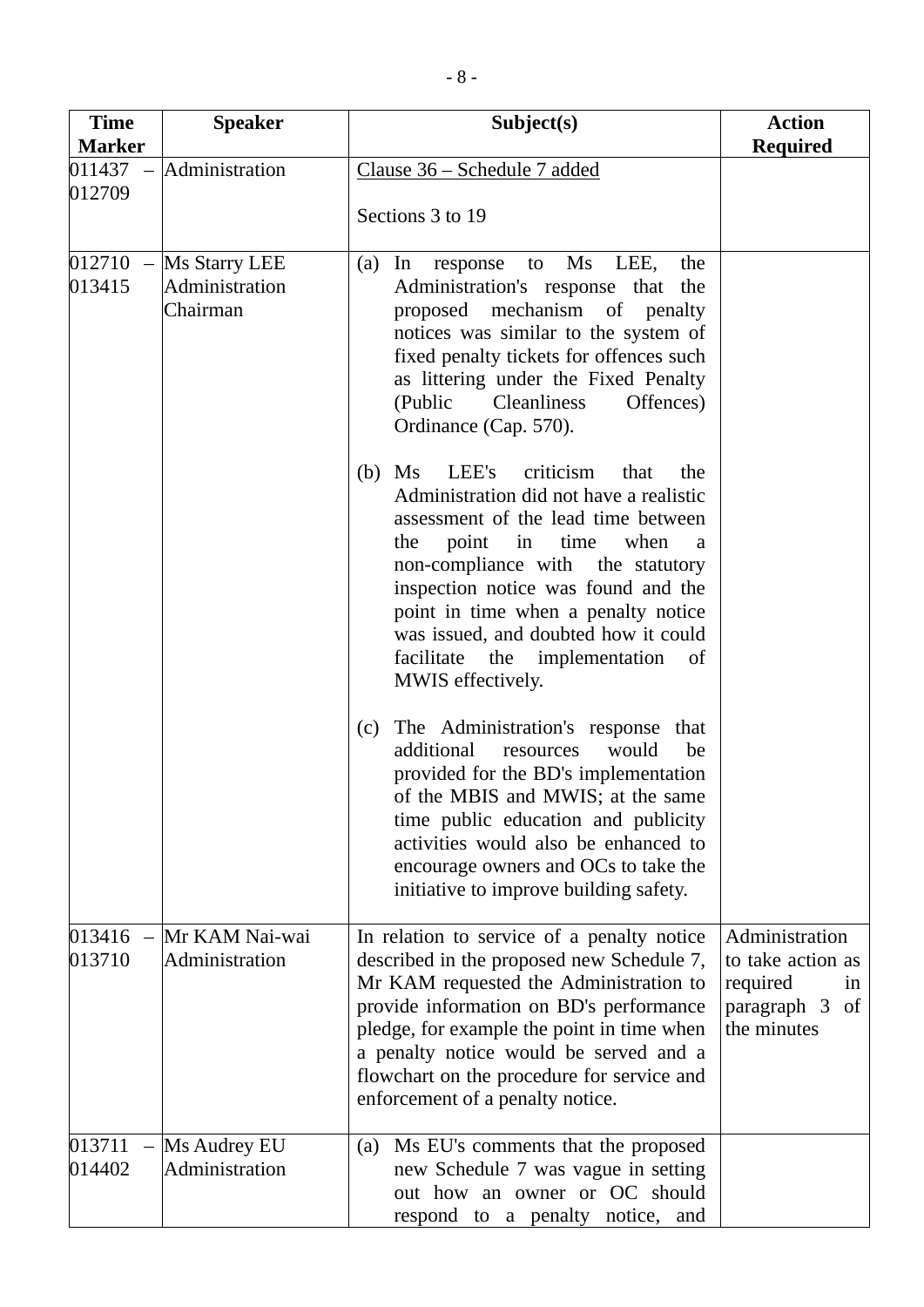| <b>Time</b><br><b>Marker</b>          | <b>Speaker</b>                               | Subject(s)                                                                                                                                                                                                                                                                                                                                                                                                                               | <b>Action</b><br><b>Required</b>                                                       |
|---------------------------------------|----------------------------------------------|------------------------------------------------------------------------------------------------------------------------------------------------------------------------------------------------------------------------------------------------------------------------------------------------------------------------------------------------------------------------------------------------------------------------------------------|----------------------------------------------------------------------------------------|
|                                       |                                              | section 1(c) and section 18 of the<br>proposed new Schedule 7 regarding<br>the issuing of the second penalty<br>notice seemed to be repetitious.<br>She<br>also queried how the second penalty<br>notice would be different from the<br>first notice.                                                                                                                                                                                    |                                                                                        |
|                                       |                                              | The Administration's explanation that<br>(b)<br>section 1 described what information<br>a penalty notice would include,<br>whereas section 18 spelled out BA's<br>power when a person failed to<br>respond to the penalty notice. The<br>contents of the second penalty notice<br>would be similar to the first notice<br>and would specify the recipient's<br>obligations and the consequence of<br>failure to fulfil such obligations. |                                                                                        |
|                                       |                                              | Ms<br>EU's<br>for<br>the<br>(c)<br>request<br>Administration<br>provide<br>the<br>to<br>wording and format of the first and<br>subsequent<br>notices<br>penalty<br>as<br>described in section 1 of the proposed<br>Schedule<br>7,<br>and<br>the<br>new<br>accompanying explanatory letter from<br>BA to the owners.                                                                                                                      | Administration<br>to take action as<br>required<br>in<br>paragraph 3 of<br>the minutes |
|                                       |                                              | $(d)$ Ms<br>EU's<br>for<br>the<br>request<br>explain<br>Administration<br>the<br>to<br>meaning of the term "proceedings"<br>referred to in section 17 of the<br>proposed new Schedule 7 that would<br>be terminated upon payment of the<br>fixed penalty of \$1,500 and cost of<br>\$500, and with the production of the<br>summons at any magistracy.                                                                                   | Administration<br>to take action as<br>required<br>in<br>paragraph 3 of<br>the minutes |
| 014403<br>014916                      | Administration                               | Clause 27                                                                                                                                                                                                                                                                                                                                                                                                                                |                                                                                        |
| 014917<br>$\qquad \qquad -$<br>020910 | Mr KAM Nai-wai<br>Administration<br>Chairman | In regard to the proposed new section<br>(a)<br>$40(2A)$ , $(2AAAC)$ and $(2AD)$ , the<br>Chairman's query of whether the<br>penalty provision was related to PN<br>under preparation.                                                                                                                                                                                                                                                   |                                                                                        |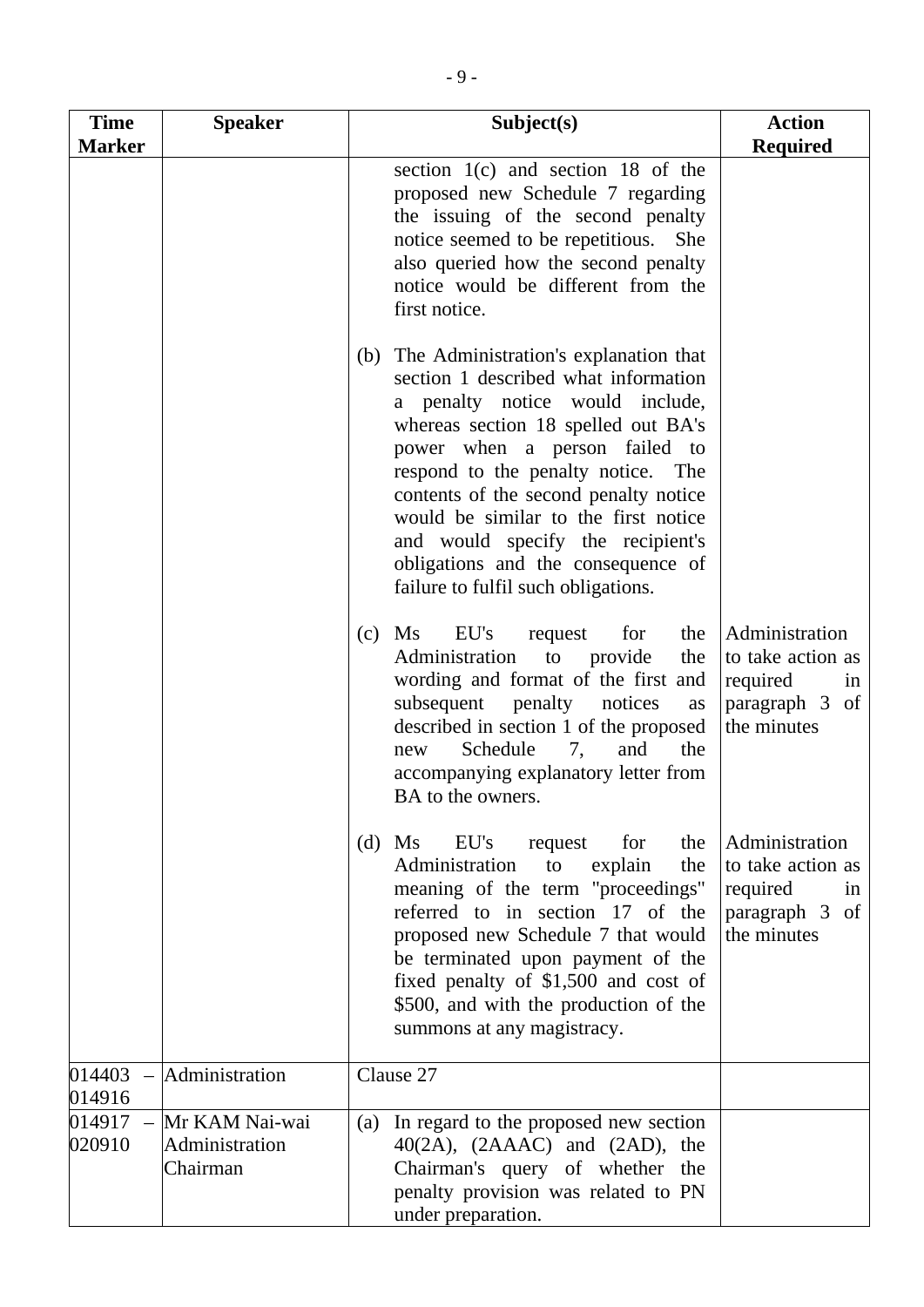| <b>Time</b><br><b>Marker</b> | <b>Speaker</b> | Subject(s)                                                                                                                                                                                                                                                                                                                                                                                                                                                                                                                                                                   | <b>Action</b><br><b>Required</b>                                                       |
|------------------------------|----------------|------------------------------------------------------------------------------------------------------------------------------------------------------------------------------------------------------------------------------------------------------------------------------------------------------------------------------------------------------------------------------------------------------------------------------------------------------------------------------------------------------------------------------------------------------------------------------|----------------------------------------------------------------------------------------|
|                              |                | The Administration's response that if a<br>(b)<br>professional<br>had committed<br>an<br>offence laid down<br>in BO or had<br>been negligent and had committed<br>acts of misconduct in a professional<br>manner because he had not followed<br>the relevant CoP/PNs, BA could<br>initiate prosecution under BO and/or<br>disciplinary action against him                                                                                                                                                                                                                    |                                                                                        |
|                              |                | Mr KAM's enquiry of how BA could<br>(c)<br>prove that an RI had not carried out a<br>prescribed inspection personally when<br>invoking<br>the<br>proposed<br>section<br>40(2AD), and why a breach of<br>CoP/PNs should not be subject to<br>imprisonment.                                                                                                                                                                                                                                                                                                                    |                                                                                        |
|                              |                | The Administration's explanation that<br>(d)<br>an RI could sign a certificate in a<br>specified form that he had conducted<br>the prescribed inspections personally.<br>could<br><b>BD</b><br>set<br>up<br>a<br>reporting<br>mechanism where the owner or OC<br>that engaged the RI could report to<br>BD if they found that the RI had not<br>conducted the inspections personally.<br>An RI might be legally liable for<br>knowingly misrepresenting a material<br>fact in any plan, certificate, form or<br>notice etc., given to BA under BO<br>(section $40(2A)(c)$ ). |                                                                                        |
|                              |                | <b>KAM</b><br>requested<br>(e)<br>Mr<br>the<br>Administration to provide information<br>the criteria for determining<br>on<br>"carrying<br>prescribed<br>the<br>out<br>inspection personally" referred to in<br>the proposed new sections $30D(3)(a)$<br>and 30E(2) and which penalty<br>provision would apply when an RI or<br>qualified person did not carry out the<br>prescribed inspection personally.                                                                                                                                                                  | Administration<br>to take action as<br>required<br>in<br>paragraph 3 of<br>the minutes |